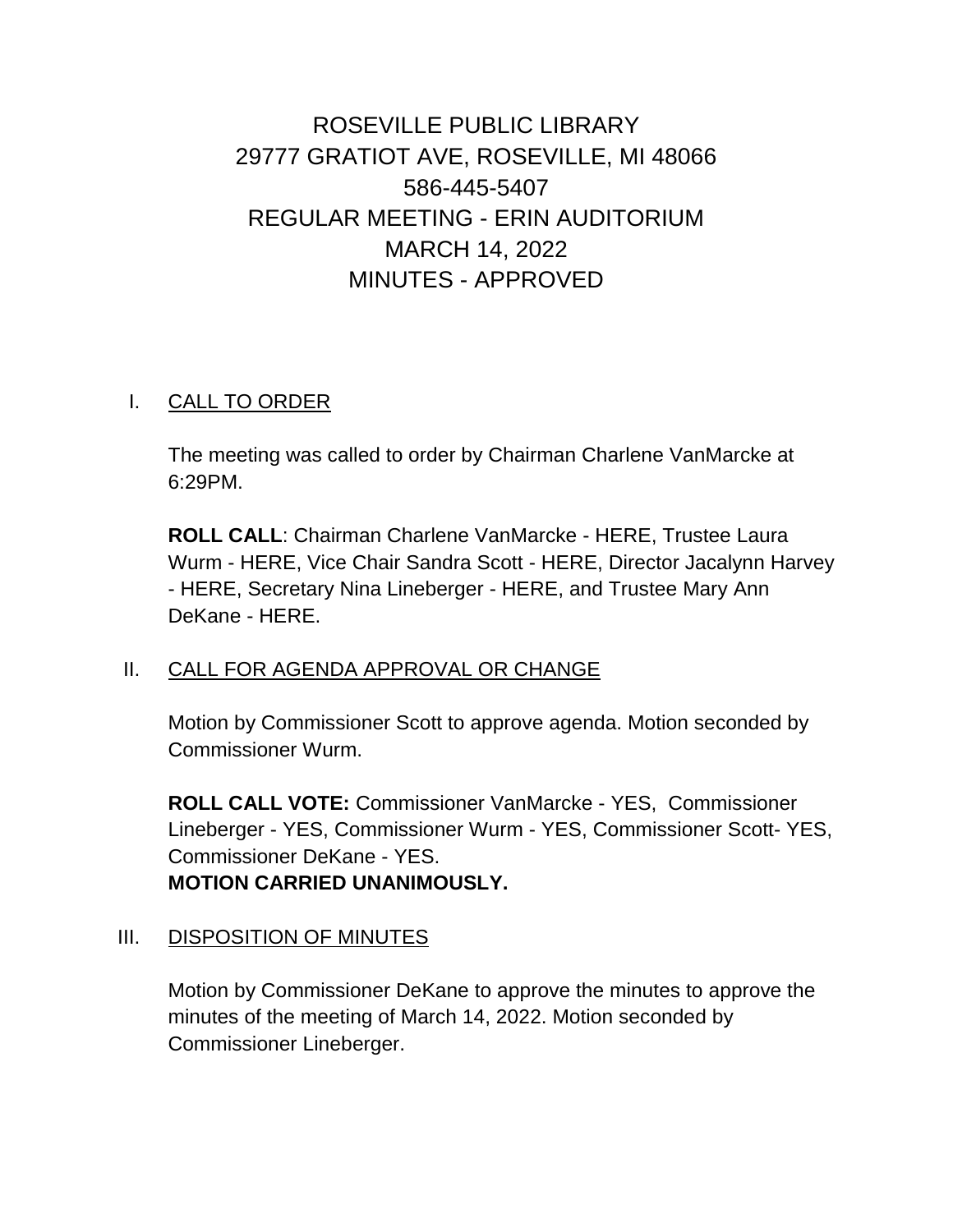**ROLL CALL VOTE:** Commissioner VanMarcke - YES, Commissioner Lineberger - YES, Commissioner Wurm - YES, Commissioner Scott- YES, Commissioner DeKane - YES. **MOTION CARRIED UNANIMOUSLY.**

# IV. HEARING OF THE PUBLIC

The hearings of the public are designated. The hearing of the public will be for any library business. Upon addressing the Commission, please state your name and address. Address the Chair. You are welcome to direct questions, input information and/or express opinions to the Commission. Anyone using inappropriate or threatening language will be called out of order, and will correct their language or end their comments. Limit your remarks to three (3) minutes. If time permits, we may allow you one additional time period to provide new information or answer questions from the Trustees. Anyone not adhering to these rules will be called out of order by the Chair.

## V. REPORT OF COMMITTEES OR THE DIRECTOR

- 1. Director's Report
	- a. Half of the order of public computers has arrived and are now in use. Still waiting on staff computers. Per Chris from SLC, they should be coming at the end of March. Computers were ordered last year. There are concerns about the warranties expiring before we receive them.
	- b. Many class visits by librarians.
	- c. Staff Development Day went well. The library had a guest speaker from Macomb County Community Mental Health. The promotions employee from Reach and Excel Academies asked to possibly sponsor some children's activities, like Take and Makes.
- 2. Donations Report
- 3. Library Statistics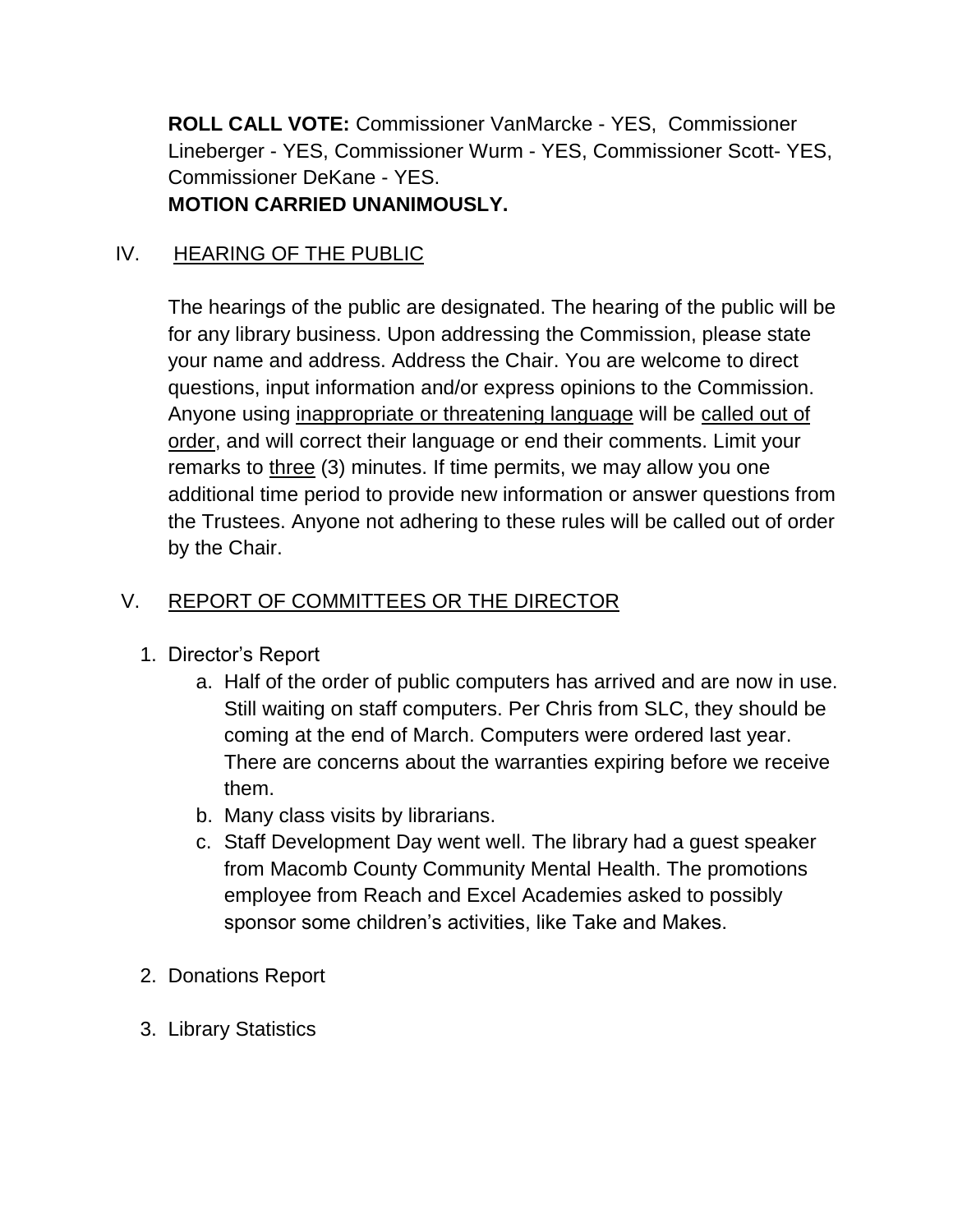- 4. Library Programs, Services, and Collections
	- a. The library newsletter is switching to quarterly releases.
	- b. The library must change the way it promotes movies per its license: no titles or copy-righted images in certain formats. Looking for post boards in local businesses to post library promotional materials.
	- c. Several librarians attended the Oceans of Possibilities Summer Reading Webinar. Expect the library to be ocean themed shortly.
	- d. Tracy attended a Public Library Financial Management and a Project Outcome webinar.
	- e. Rachel attended a series of digitization webinars from MLA.
	- f. Tracy and Jason attended a webinar on policies for posting to social media.
	- g. Westerns are being re-catalogued, cleaned up, and moved to the fiction shelves.
	- h. The PBS Kids app was added to library tablets.
	- i. A new public fax machine was installed.
	- j. 63% of those who signed up for the Winter Reading Program finished it.
- 5. Budget and Bills

Commissioner Wurm motioned to accept bills. Supported by Commissioner Lineberger.

**ROLL CALL VOTE:** Commissioner VanMarcke - YES, Commissioner Lineberger - YES, Commissioner Wurm - YES, Commissioner Scott- YES, Commissioner DeKane - YES. **MOTION CARRIED UNANIMOUSLY.**

6. Other

#### VI. SUBURBAN LIBRARY COOPERATIVE

1. The current Co-op director, Tammy T., is returning to her full time position as Director of the Sterling Heights Library. There is now a search for someone to fill the position she is leaving.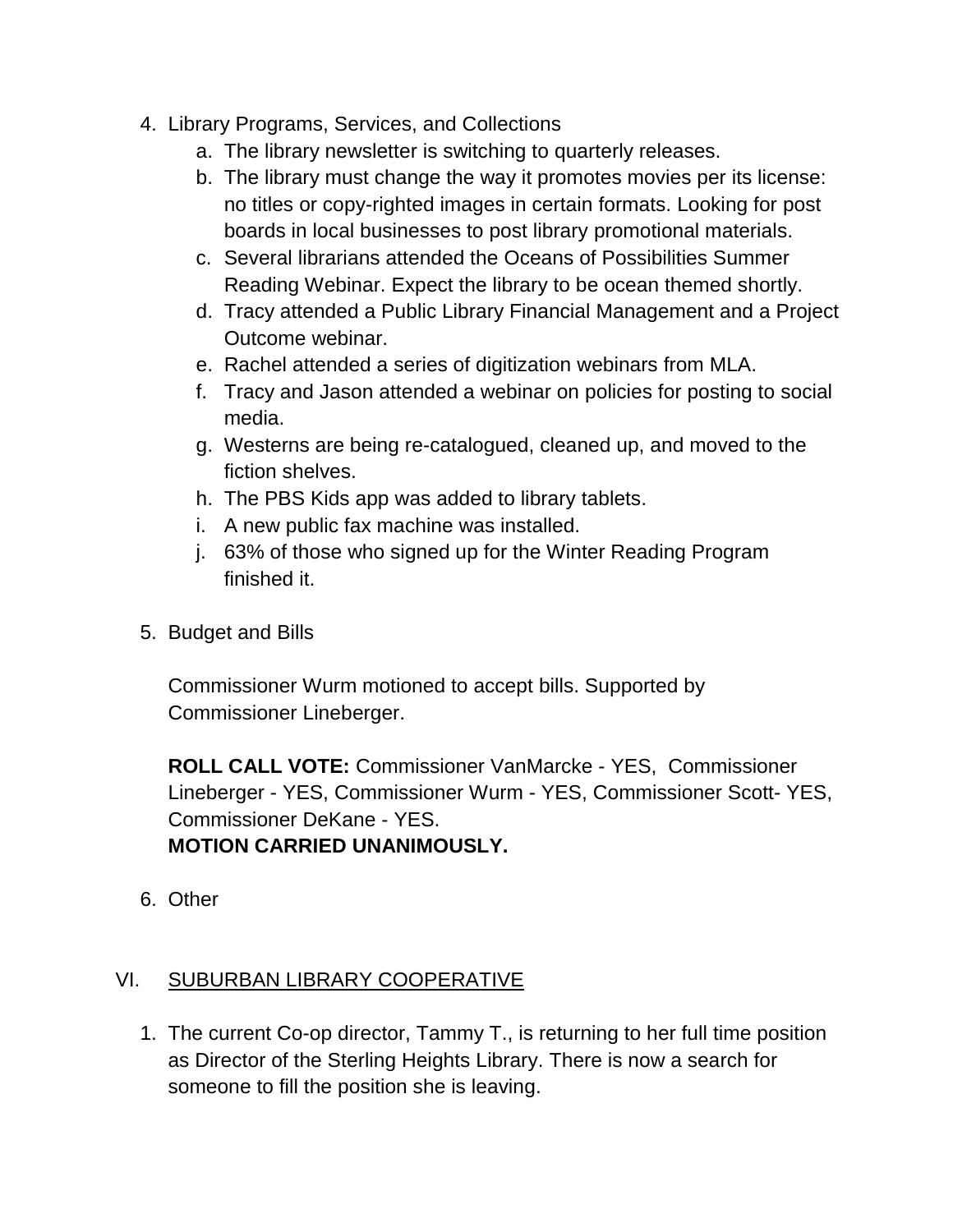## VII. COMMUNICATIONS

1. The library received a letter from Governor Gretchen Whitmer acknowledging March is Reading Month.

#### VIII. UNFINISHED BUSINESS

- 1. Personnel
	- a. Received few acceptable resumes for the Part Time Youth Services Intern, Part Time Youth Services Librarian, and Part Time Library Clerk I. positions.
	- b. Sterling Heights Library is contracting out phone reference services to Unique Management due to staffing issues. This is the company that used to handle our collections.
	- c. Director Harvey is interviewing a former part time librarian and setting up an interview with a part time clerk this week.
	- d. The clerical position was posted on social media.
- 2. Building and Grounds
	- a. Bike rack has not yet been replaced.
	- b. Library signage was taken off the north side of the building to prevent the public from thinking this is still an entrance into the library.
	- c. The city is going out for bids on a new cleaning company. Purchasing Director Van Damme does not expect many bids due to low pay and staffing issues.
- 3. Collection Development Policy and Request for Reconsideration Form
	- a. Trustees have been given a copy of the form to go over and vote on at the next board meeting.
- 4. Grant Applications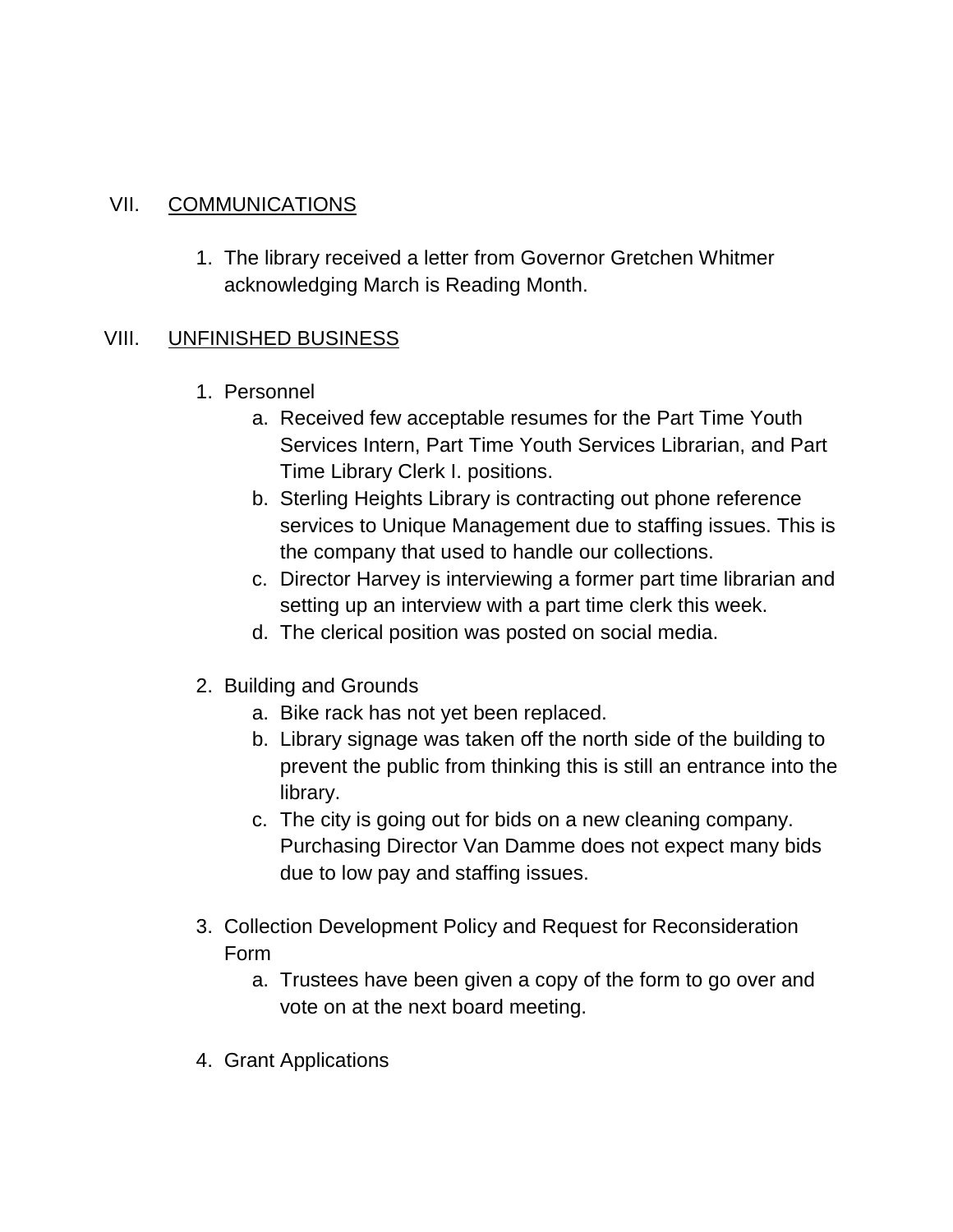- a. Received two grants: the SLC Early Literacy and MI-83 Technology.
- b. Received five new chromebooks and must download software to be compliant with CIPA.
- c. Waiting to hear back about the IEEE STEM Kits grant and the LSTA Public Library Services Grant for early literacy kits.
- 5. Strategic Plan Proposal Quote from MCLS
	- a. We are still waiting to get a date, it is anticipated to be in late Spring or early Summer.
- 6. Fines Elimination Exploration
	- a. Reports and other relevant documents will be presented at the April board meeting for discussion.
- 7. Claim Filed with Michigan Department of Civil Rights
	- a. No notifications yet.
- 8. Fiscal Year 2022 Budget Documents
	- a. Waiting on John Walters, City Controller, to get final numbers on property taxes so that the draft can be updated.

#### IX. UNFINISHED BUSINESS

1. CFSEM Annual Grants Managements

Commissioner DeKane motioned to reinvest the full distribution. Supported by Commissioner Scott.

**ROLL CALL VOTE:** Commissioner VanMarcke - YES, Commissioner Lineberger - YES, Commissioner Wurm - YES, Commissioner Scott- YES, Commissioner DeKane - YES. **MOTION CARRIED UNANIMOUSLY.**

2. Shirley Bruursema